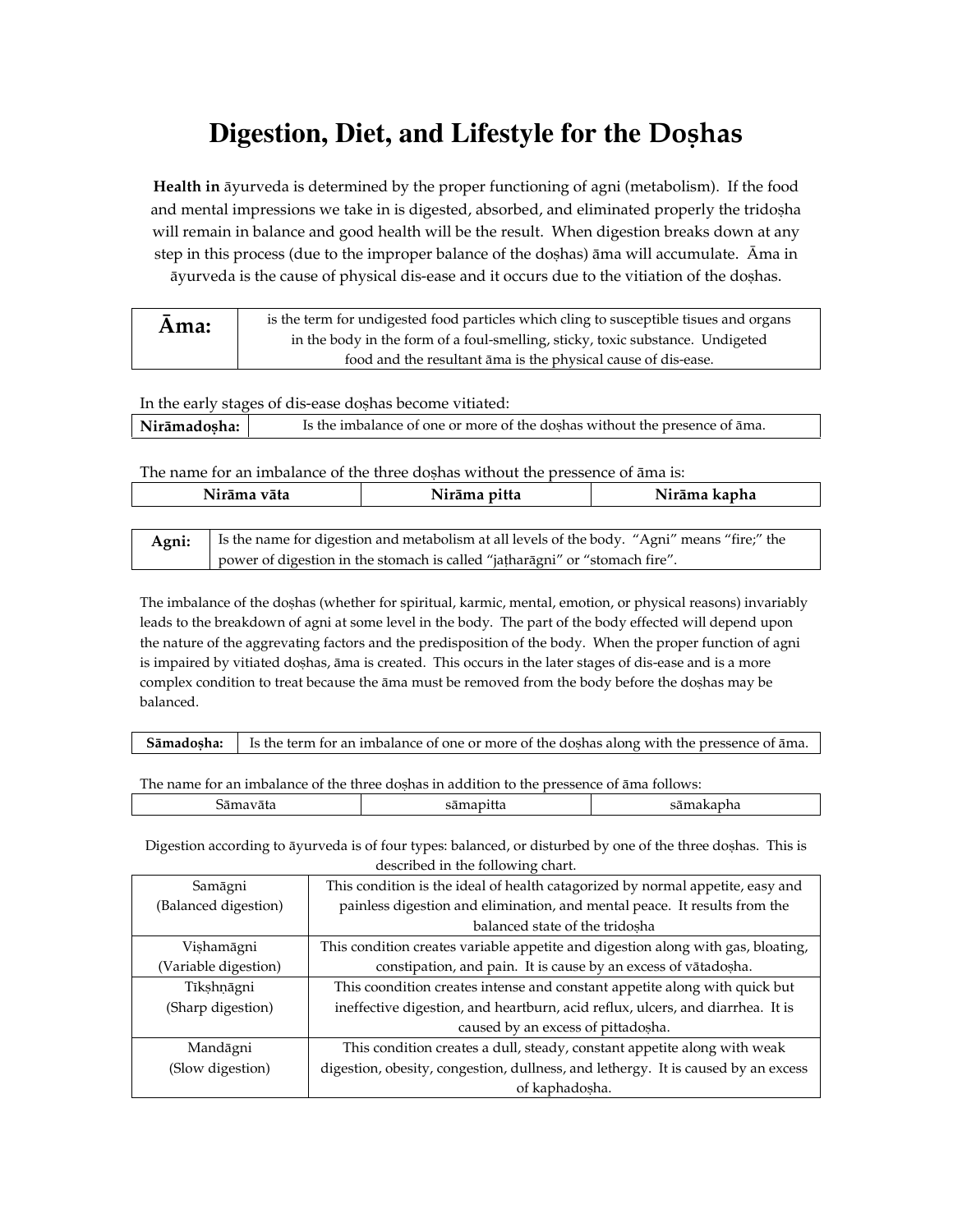|                             | Samāgni                              | Vishamāgni                    | Tīkṣhṇāgni         | Mandāgni            |
|-----------------------------|--------------------------------------|-------------------------------|--------------------|---------------------|
| Meaning                     | Balance                              | Variable                      | Sharp / Quick      | Slow                |
|                             | Metabolism                           | Metabolism                    | Metabolism         | Metabolism          |
| Doshic                      | Balance of the                       | Vāta                          | Pitta              | Kapha               |
| Cause                       | Tridosha                             |                               |                    |                     |
| Appetite                    | Normal, regular                      | Variable,                     | Strong,            | Low, constant       |
|                             |                                      | Irregular                     | unbearable         |                     |
|                             |                                      | Intensly<br>unbearable at     |                    |                     |
|                             |                                      | random times                  |                    |                     |
| Number of meals             | 2-3 normal meals                     |                               | 3 or more meals    | 1 or 2 meals        |
|                             |                                      | Irregular,                    |                    |                     |
|                             | per day                              | frequent snacks               | + snacks           |                     |
| Quantitiy of<br>Foods Eaten | Normal,<br>healthful                 | Irregular                     | Large amounts      | Small amounts       |
|                             |                                      |                               |                    |                     |
| Cravings                    | amounts                              |                               | Likes cold, moist  | Eats a balanced     |
|                             | Hot, spicy, dry,<br>and salty foods. | Favors oily,<br>fried, heavy, | foods, like milk,  | diet of the 6       |
|                             | Likes beans and                      | spicy foods, and              | dairy, bread,      | tastes and does     |
|                             | salads.                              | coffee. Craves                | confections etc.   | not crave foods.    |
|                             |                                      | cold things and               | Craves hot         |                     |
|                             |                                      | ice.                          | stimulating        |                     |
|                             |                                      |                               | things.            |                     |
| <b>Snacks</b>               | Does not snack                       | Anxious, fearful,             | Working,           | Deppressed, sad,    |
| Emotionally                 | emotionally                          | lonely                        | thinking,          | or lonely           |
| when:                       |                                      |                               | concentrating      |                     |
| Aggrevating                 | Incompatable                         | Pungent,                      | Pungent, Sour,     | Sweet, Sour, and    |
| Foods                       | food                                 | Astringent, and               | and Salty tastes,  | Salty tastes,       |
|                             | combinations, icy                    | sour tastes,                  | Overeating,        | eating too little   |
|                             | cold foods,                          | Irregular eating              | Spicy foods,       | (or too much),      |
|                             | boiling hot foods,                   | habits, Beans,                | Chili peppers,     | eating too          |
|                             | chemicals                            | sprouts, greens,              | ginger, black      | slowly, sleeping    |
|                             | additives,                           | salads, cabbage               | pepper, oily,      | after eating, cold  |
|                             | pesticides,                          | family (cabbage,              | fried foods, red   | foods, comercial    |
|                             | preservatives,                       | cauliflower,                  | meats, coffee,     | sweets, sugar,      |
|                             | left over foods                      | broccoli, collards,           | alcohol,           | sweets in general   |
|                             | (these disturb all                   | brussels, etc),               | ciggarettes,       | Milk, Dairy,        |
|                             | three doshas)                        | light, dry, foods,            | stimulants,        | Cheese, Refined     |
|                             |                                      | cold foods, raw               | nightshade         | grains, Oily, fatty |
|                             |                                      | foods                         | family (tomato,    | foods, rich foods   |
|                             |                                      |                               | potato, peppers,   |                     |
|                             |                                      |                               | eggplant), hot     |                     |
|                             |                                      |                               | foods, salty foods |                     |

## Signs and Symptoms of Agni (Metabolism)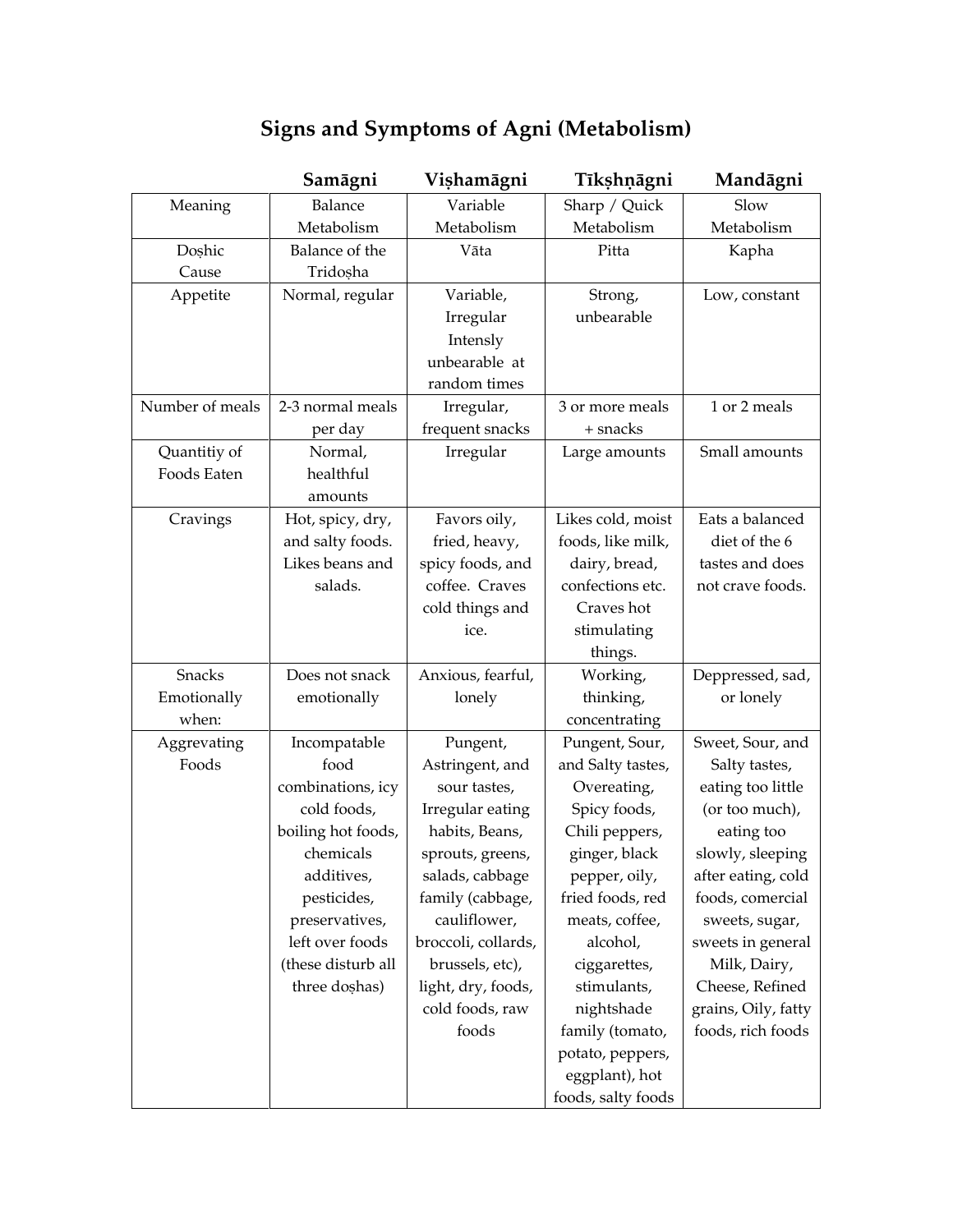| Thirst                | Normal           | Irregular         | Excessive        | Little             |
|-----------------------|------------------|-------------------|------------------|--------------------|
| Body weight           | Normal           | Underweight       | Moderate weight  | Overweight or      |
|                       |                  | or loosing weight |                  | gaining weight     |
| Digestion             | Normal           | Quick then Slow   | Quick (even      | Slow, dull (even   |
|                       |                  | (variable) This   | when eating      | when eating light  |
|                       |                  | tendency is       | heavy foods).    | foods)             |
|                       |                  | aggrevated by     | Tend toward low  |                    |
|                       |                  | irregular eating  | blood sugar      |                    |
| Digestive             | Painless, easy,  | Gas, belching,    | Nausea,          | Heavyness,         |
| Symptoms              | thorough, and    | bloating,         | vomitting,       | dullness, mucus,   |
|                       | timely digestion | abdominal pain,   | burning pain,    | lethargy, dull     |
|                       |                  | pricking pains    | acid reflux,     | pain               |
|                       |                  |                   | heartburn-       |                    |
|                       |                  |                   | tends toward     |                    |
|                       |                  |                   | ulcers           |                    |
| Bowel                 | Normal, well-    | Dry, small, dark, | Medium sized,    | Large, light,      |
| Movements             | formed, banana-  | foul smelling,    | light, floating, | well-formed,       |
|                       | shaped feces     | hard feces.       | loose yellow or  | feces with white   |
|                       | without          | Constipation.     | greenish feces.  | mucus. Bowel       |
|                       | excessive smell. | Bowel             | Diarrhea. 3 or   | movements in       |
|                       | Bowel            | movements         | more bowel       | morning and        |
|                       | movements        | variable; every   | movement per     | evening            |
|                       | regular, upon    | couple of days    | day after food.  |                    |
|                       | waking in the    |                   |                  |                    |
|                       | morning.         |                   |                  |                    |
| Food allergies or     | None             | Nightshade        | Citrus, vinegar, | Dairy and          |
| hypersensetivity      |                  | family (tomato,   | acidic foods,    | bleached wheat     |
|                       |                  | potato, eggplant, | tomatoes         | products           |
|                       |                  | and peppers)      |                  |                    |
|                       |                  | and certain dry   |                  |                    |
|                       |                  | fruit.            |                  |                    |
| Gas                   | None             | Painful, noisy,   | Burning          | Little gas, more   |
|                       |                  | difficult, with   | sensations, warm | mucus, soft silent |
|                       |                  | foul smell        | gas and feces,   | gas, foul-sweet    |
|                       |                  |                   | sour smell       | smell              |
| Belching              | None             | Irregular, loud,  | Acidic           | <b>Burps</b>       |
|                       |                  | unproductive      |                  | undigested food    |
| <b>Tongue Coating</b> | Clear, healthy   | Back portion      | Central portion  | Thick white        |
|                       | looking tongue   | coated, with a    | of tongue coated | coating on the     |
|                       |                  | thin dark black,  | with a moderate  | whole tongue.      |
|                       |                  | brown, or purple  | coating of a     |                    |
|                       |                  | coating, teeth    | Yellowish-green  |                    |
|                       |                  | marks on tongue,  | color. Tender    |                    |
|                       |                  | dry, hairy,       | redish tongue    |                    |
|                       |                  | cracking tongue   |                  |                    |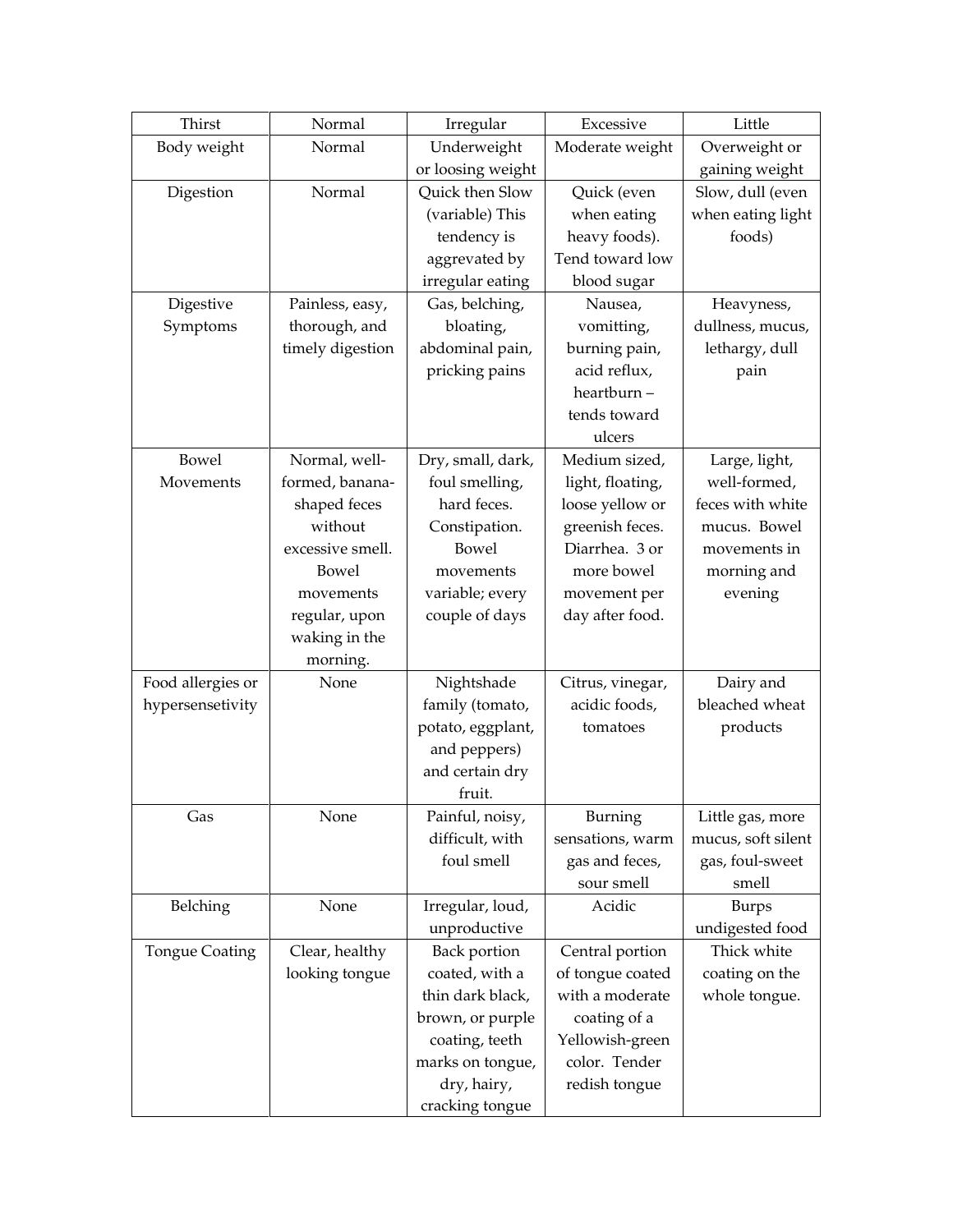| Mouth                   | <b>Pleasant Taste</b> | Dry, metalic taste  | Moist, sour taste   | Excessive           |
|-------------------------|-----------------------|---------------------|---------------------|---------------------|
|                         |                       |                     |                     | salivation,         |
|                         |                       |                     |                     | drools, foul but    |
|                         |                       |                     |                     | sweet taste         |
| <b>Breath</b>           | Pleasant              | Foul smell. May     | Sour, metallic      | Sweet smell         |
|                         |                       | smell like          | smell               | somewhat like       |
|                         |                       | rescently eaten     |                     | beer or yeast       |
|                         |                       | foods               |                     |                     |
| Energy                  | Strong                | Low, variable       | Good endurance,     | Tires after eating  |
|                         | endurance             | endurance, tires    | tires when          |                     |
|                         |                       | easily              | hungry              |                     |
| Mental state            | Clear, peaceful,      | Fearful, anxious,   | Irritable, angry,   | Dull, heavy,        |
|                         | aleart                | lonely, un-         | judgmental,         | cloudy,             |
|                         |                       | grounded,           | intellectual,       | depressed, slow,    |
|                         |                       | distracted,         | analytical          | attached, sad       |
|                         |                       | aggitated,          | excessive           |                     |
|                         |                       | restless            | thought             |                     |
| Concentration           | Clear prolonged       | Restless mind,      | Concentration is    | Concentration       |
|                         | concentration         | poor                | dominated by        | degenerates into    |
|                         |                       | concentration       | analytical          | sleep               |
|                         |                       |                     | thoughts and        |                     |
|                         |                       |                     | judgments           |                     |
| Sleep                   | Falls asleep          | Insomnia,           | <b>Difficulties</b> | Sleepy after        |
|                         | easily                | interupted sleep,   | falling asleep,     | eating, long deep   |
|                         | Sound sleep for       | little sleep        | awakens around      | sleep, excessive    |
|                         | 6-7 hours per         | irregualr           | 11 pm               | sleep, feels tired  |
|                         | night                 | sleeping hours      | Sometimes there     | upon waking         |
|                         |                       | sleeps 6 or less    | is difficulty to    | Likes napping       |
|                         |                       | hours per night     | wake in the         | Sleeps 8-10 hours   |
|                         |                       |                     | morning             | per day             |
|                         |                       |                     | Sleeps 7-8 hours    |                     |
|                         |                       |                     | per night           |                     |
| <b>Likely Dis-eases</b> | None                  | Driness, arthritis, | Skin disorders,     | Edema, pallor,      |
|                         |                       | rheumatism,         | acne, rashes,       | frequent colds,     |
|                         |                       | sciatica, nerve     | ulcers, colitis,    | congestion,         |
|                         |                       | conditions, colon   | hypo-glaucemia,     | cough, diabetes,    |
|                         |                       | problems, mental    | anemia,             | high cholesterol,   |
|                         |                       | confusion, bi-      | hypertension,       | high                |
|                         |                       | polar disorder,     | bleeding            | triglicerides, dull |
|                         |                       | psychosis           | disorders,          | depression          |
|                         |                       |                     | irritability,       |                     |
|                         |                       |                     | severe chemical     |                     |
|                         |                       |                     | depression          |                     |